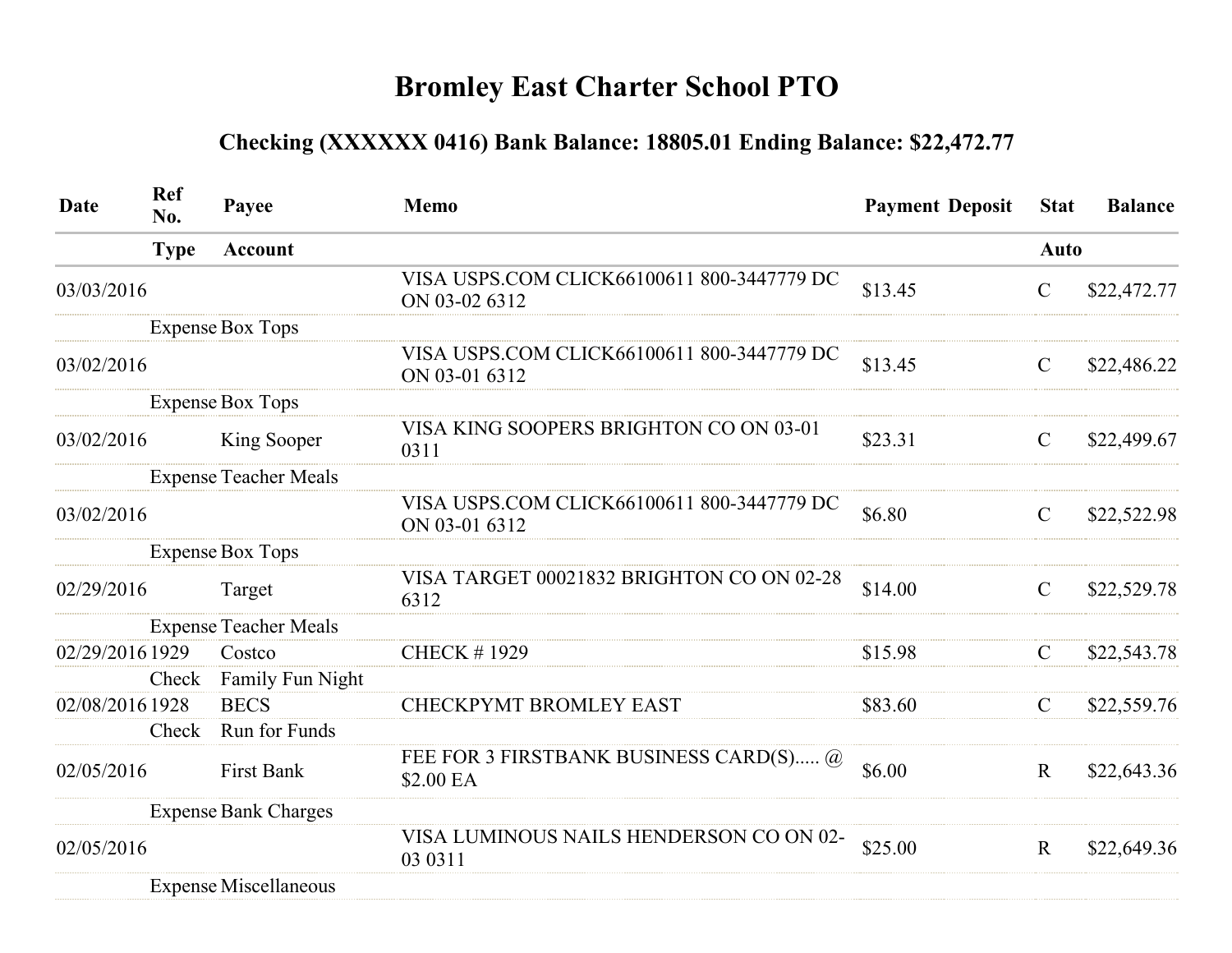| 02/05/2016      | Domino's                                     | VISA DOMINO'S 6357 BRIGHTON CO ON 02-03<br>0311               | \$31.69    |            | $\mathbf R$ | \$22,674.36 |
|-----------------|----------------------------------------------|---------------------------------------------------------------|------------|------------|-------------|-------------|
|                 | <b>Executive Meeting</b><br>Expense Supplies |                                                               |            |            |             |             |
| 02/05/2016      |                                              |                                                               |            | \$3,667.76 |             | \$22,706.05 |
|                 | Deposit -Split-                              |                                                               |            |            |             |             |
| 02/04/2016      | King Sooper                                  | VISA KING SOOPERS #0136 BRIGHTON CO ON 02- \$6.99<br>03 03 11 |            |            | $\mathbf R$ | \$19,038.29 |
|                 | <b>Executive Meeting</b><br>Expense Supplies |                                                               |            |            |             |             |
| 02/01/2016      |                                              | VISA USPS.COM CLICK66100611 800-3447779 DC<br>ON 01-29 6312   | \$13.45    |            | $\mathbf R$ | \$19,045.28 |
|                 | <b>Expense Box Tops</b>                      |                                                               |            |            |             |             |
| 01/28/2016      |                                              | VISA ORIENTAL TRADING CO 800-228-0475 NE<br>ON 01-25 6312     | \$59.72    |            | $\mathbf R$ | \$19,058.73 |
|                 | <b>Expense Family Fun Night</b>              |                                                               |            |            |             |             |
| 01/26/2016      |                                              | VISA HICO DISTRIBUTING OF CO ENGLEWOOD<br>CO ON 01-25 6312    | \$18.72    |            | $\mathbf R$ | \$19,118.45 |
|                 | <b>Expense Helium Tank</b>                   |                                                               |            |            |             |             |
| 01/15/2016      | Target                                       | VISA TARGET 00021832 BRIGHTON CO ON 01-14<br>0311             |            | \$22.49    | $\mathbf R$ | \$19,137.17 |
|                 | Deposit Miscellaneous                        |                                                               |            |            |             |             |
| 01/13/2016      | Target                                       | VISA TARGET 00021832 BRIGHTON CO ON 01-12<br>0311             | \$43.48    |            | $\mathbf R$ | \$19,114.68 |
|                 | <b>Expense Miscellaneous</b>                 |                                                               |            |            |             |             |
| 01/08/2016      | Domino's                                     | VISA DOMINO'S 6357 BRIGHTON CO ON 01-06<br>0311               | \$25.69    |            | $\mathbf R$ | \$19,158.16 |
|                 | <b>Executive Meeting</b><br>Expense Supplies |                                                               |            |            |             |             |
| 01/07/2016      | First Bank                                   | FEE FOR 3 FIRSTBANK BUSINESS CARD(S) @<br>\$2.00 EA           | \$6.00     |            | $\mathbf R$ | \$19,183.85 |
|                 | <b>Expense Bank Charges</b>                  |                                                               |            |            |             |             |
| 12/22/2015 1927 | Penguin Patch                                | <b>CHECK #1927</b>                                            | \$5,317.20 |            | $\mathbf R$ | \$19,189.85 |
|                 | <b>Holiday Shoppe</b><br>Check               |                                                               |            |            |             |             |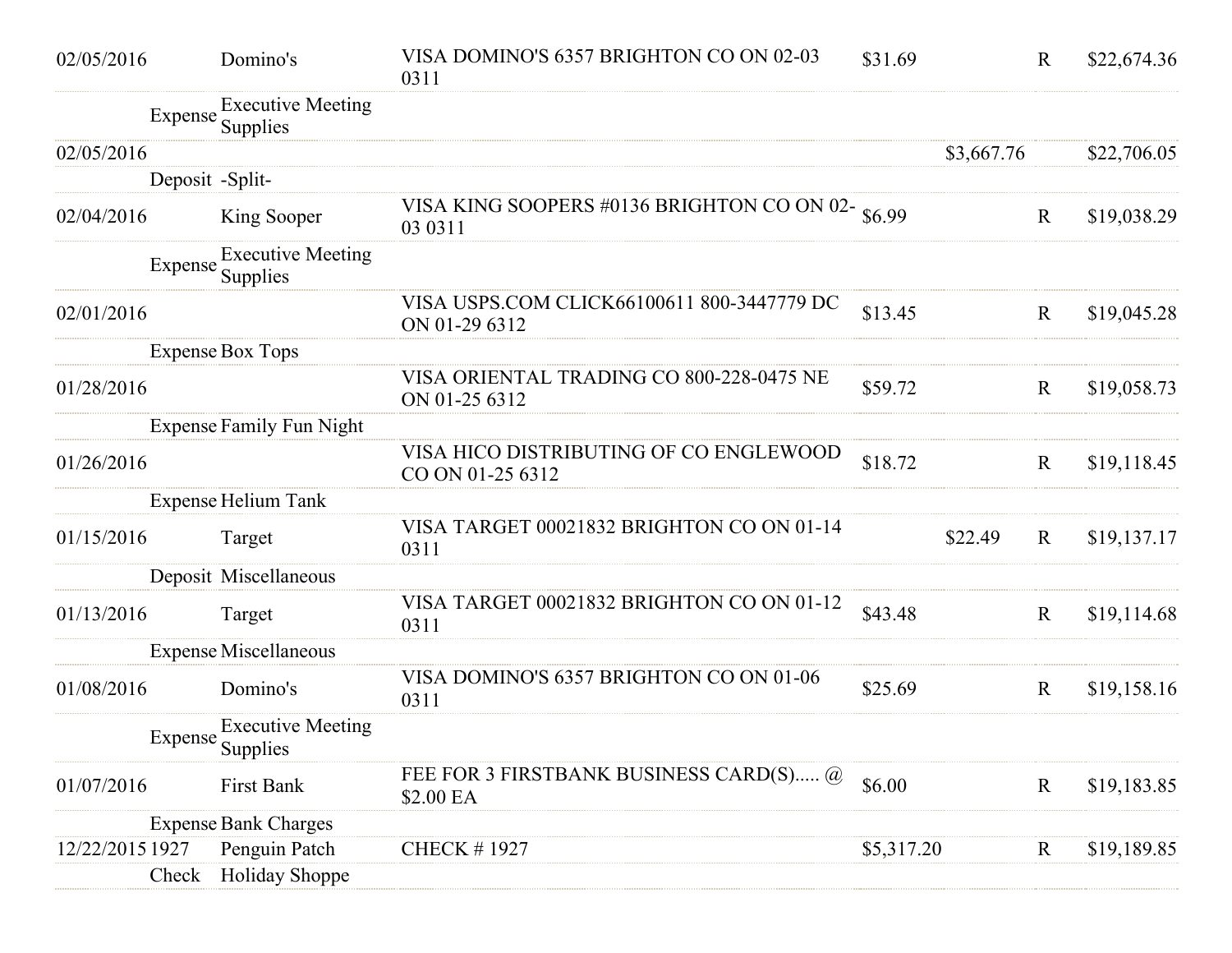| 12/22/2015 1925 | Rock Soft Chenille                           | <b>CHECK #1925</b>                                              | \$749.00 |               | $\mathbf R$  | \$24,507.05 |
|-----------------|----------------------------------------------|-----------------------------------------------------------------|----------|---------------|--------------|-------------|
| Check           | Spirit Wear Purchases                        |                                                                 |          |               |              |             |
| 12/21/2015      | Chick-fil-a                                  | VISA CHICK-FIL-A #01911 BRIGHTON CO ON 12-<br>176312            | \$31.87  |               | $\mathbf R$  | \$25,256.05 |
|                 | <b>Expense Holiday Shoppe</b>                |                                                                 |          |               |              |             |
| 12/17/2015      | Misc                                         | DEPOSIT * NON-PREPRINTED FORM                                   |          | $$2,022.75$ R |              | \$25,287.92 |
|                 | Deposit Holiday Shoppe                       |                                                                 |          |               |              |             |
| 12/17/2015      | Misc                                         | DEPOSIT * NON-PREPRINTED FORM                                   |          | $$1,430.25$ R |              | \$23,265.17 |
|                 | Deposit Holiday Shoppe                       |                                                                 |          |               |              |             |
| 12/14/2015      | Walgreens                                    | VISA WALGREENS #6344 BRIGHTON CO ON 12-11<br>0311               | \$42.50  |               | $\mathbf{R}$ | \$21,834.92 |
|                 | <b>Expense School Purchase</b>               |                                                                 |          |               |              |             |
| 12/14/2015 1926 | Cash                                         | CHECK #1926-Holiday Shoppe Change                               | \$560.00 |               | $\mathbf R$  | \$21,877.42 |
| Check           | Holiday Shoppe                               |                                                                 |          |               |              |             |
| 12/09/2015      | King Sooper                                  | VISA KING SOOPERS #0136 BRIGHTON CO ON 12- $$20.00$<br>08 03 11 |          |               | $\mathbf R$  | \$22,437.42 |
| Expense         | <b>Executive Meeting</b><br>Supplies         |                                                                 |          |               |              |             |
| 12/08/2015      | Target                                       | VISA TARGET 00021832 BRIGHTON CO ON 12-07<br>6312               | \$85.24  |               | $\mathbf{R}$ | \$22,457.42 |
|                 | <b>Expense Run for Funds</b>                 |                                                                 |          |               |              |             |
| 12/07/2015      | First Bank                                   | FEE FOR 3 FIRSTBANK BUSINESS CARD(S) @<br>\$2.00 EA             | \$6.00   |               | $\mathbf R$  | \$22,542.66 |
|                 | <b>Expense Bank Charges</b>                  |                                                                 |          |               |              |             |
| 12/04/2015      | Target                                       | VISA TARGET 00021832 BRIGHTON CO ON 12-03<br>6312               | \$37.62  |               | $\mathbf R$  | \$22,548.66 |
|                 | <b>Expense Run for Funds</b>                 |                                                                 |          |               |              |             |
| 12/04/2015      | Domino's                                     | VISA DOMINO'S 6357 BRIGHTON CO ON 12-02<br>0311                 | \$31.69  |               | $\mathbf R$  | \$22,586.28 |
|                 | <b>Executive Meeting</b><br>Expense Supplies |                                                                 |          |               |              |             |
| 12/03/2015      | King Sooper                                  | VISA KING SOOPERS #0136 BRIGHTON CO ON 12- $$12.38$<br>02 03 11 |          |               | $\mathbf{R}$ | \$22,617.97 |
|                 |                                              |                                                                 |          |               |              |             |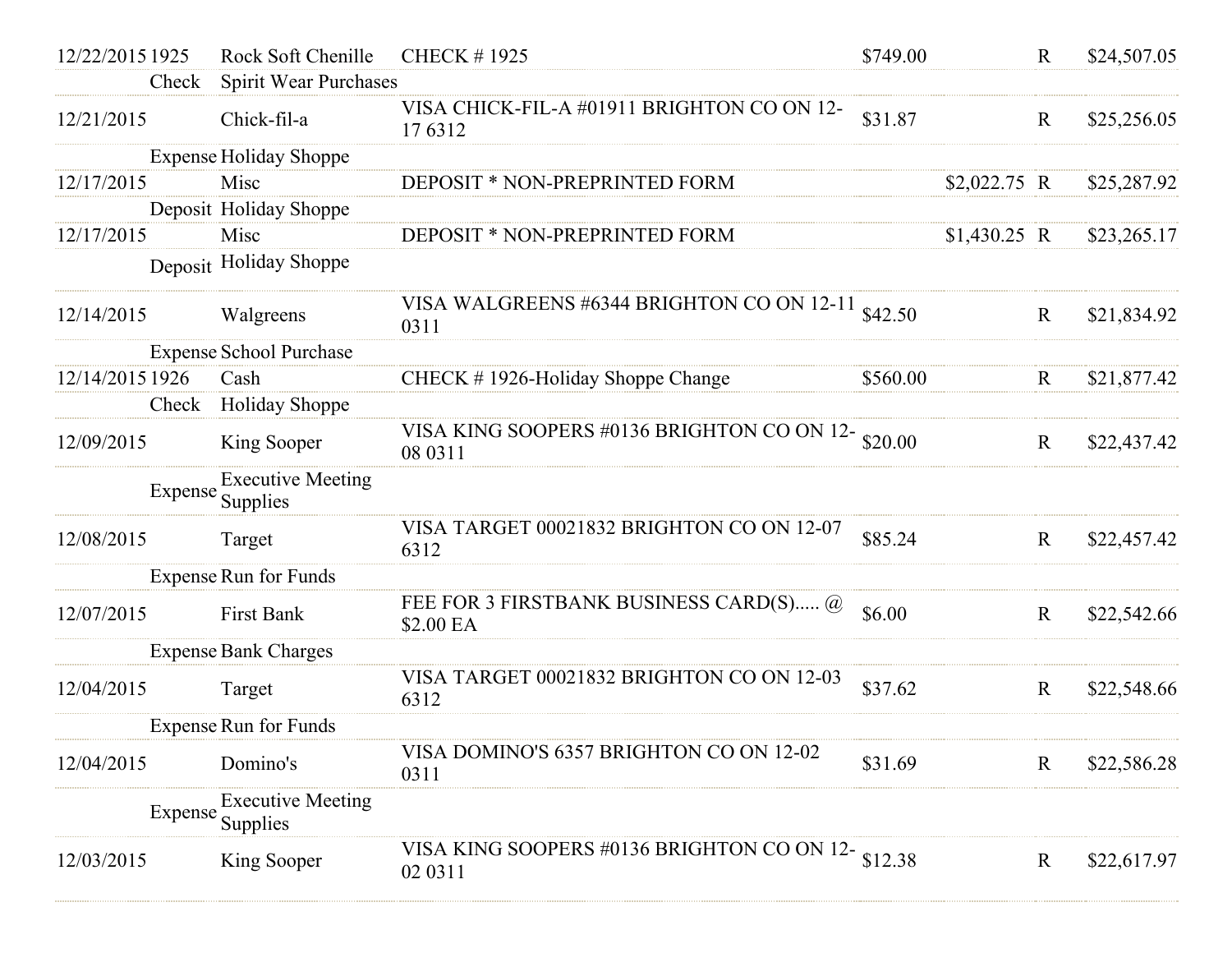|                 |       | <b>Expense Executive Meeting</b><br>Supplies |                                                            |            |              |             |
|-----------------|-------|----------------------------------------------|------------------------------------------------------------|------------|--------------|-------------|
| 12/01/2015 1924 |       | <b>BECS</b>                                  | <b>CHECKPYMT BROMLEY EAST</b>                              | \$884.40   | $\mathbf{R}$ | \$22,630.35 |
|                 | Check | Run for Funds                                |                                                            |            |              |             |
| 12/01/2015 1923 |       | <b>BECS</b>                                  | CHECKPYMT BROMLEY EAST                                     | \$1,225.60 | $\mathbf R$  | \$23,514.75 |
|                 | Check | Run for Funds                                |                                                            |            |              |             |
| 12/01/2015 1922 |       | <b>BECS</b>                                  | CHECKPYMT BROMLEY EAST                                     | \$1,972.66 | $\mathbf R$  | \$24,740.35 |
|                 | Check | Run for Funds                                |                                                            |            |              |             |
| 11/23/2015      |       | Target                                       | VISA TARGET 00021832 BRIGHTON CO ON 11-20<br>6312          | \$105.81   | $\mathbf R$  | \$26,713.01 |
|                 |       | <b>Expense Run for Funds</b>                 |                                                            |            |              |             |
| 11/23/2015      |       |                                              | VISA 7-ELEVEN 36017 BRIGHTON CO ON 11-19<br>0311           | \$8.07     | $\mathbf{R}$ | \$26,818.82 |
|                 |       | <b>Executive Meeting</b><br>Expense Supplies |                                                            |            |              |             |
| 11/23/2015      |       | Misc                                         | DEPOSIT * NON-PREPRINTED FORM                              | \$326.43   | $\mathbf R$  | \$26,826.89 |
|                 |       | Deposit Concession Sale                      |                                                            |            |              |             |
| 11/19/2015 1920 |       |                                              | <b>CHECK #1920</b>                                         | \$100.00   | $\mathbf R$  | \$26,500.46 |
|                 | Check | <b>School Purchase</b>                       |                                                            |            |              |             |
| 11/18/2015 1921 |       | Costco                                       | <b>CHECK #1921</b>                                         | \$134.96   | $\mathbf R$  | \$26,600.46 |
|                 | Check | <b>Concession Sale</b>                       |                                                            |            |              |             |
| 11/18/2015 1918 |       | Ron McClenden                                | <b>CHECK #1918</b>                                         | \$24.00    | $\mathbf R$  | \$26,735.42 |
|                 | Check | Run for Funds                                |                                                            |            |              |             |
| 11/13/2015      |       |                                              | VISA THE HOME DEPOT #1547 BRIGHTON CO ON<br>11-11 0311     | \$29.25    | $\mathbf R$  | \$26,759.42 |
|                 |       | <b>Expense School Purchase</b>               |                                                            |            |              |             |
| 11/09/2015      |       |                                              |                                                            | \$10.00    | $\mathbf R$  | \$26,788.67 |
|                 |       | Expense Legal & Professional                 |                                                            |            |              |             |
| 11/06/2015      |       |                                              | VISA HICO DISTRIBUTING OF CO ENGLEWOOD<br>CO ON 11-04 6312 | \$18.72    | $\mathbf R$  | \$26,798.67 |
|                 |       | <b>Expense Helium Tank</b>                   |                                                            |            |              |             |
| 11/05/2015      |       | First Bank                                   | FEE FOR 3 FIRSTBANK BUSINESS CARD(S) @<br>\$2.00 EA        | \$6.00     | $\mathbf R$  | \$26,817.39 |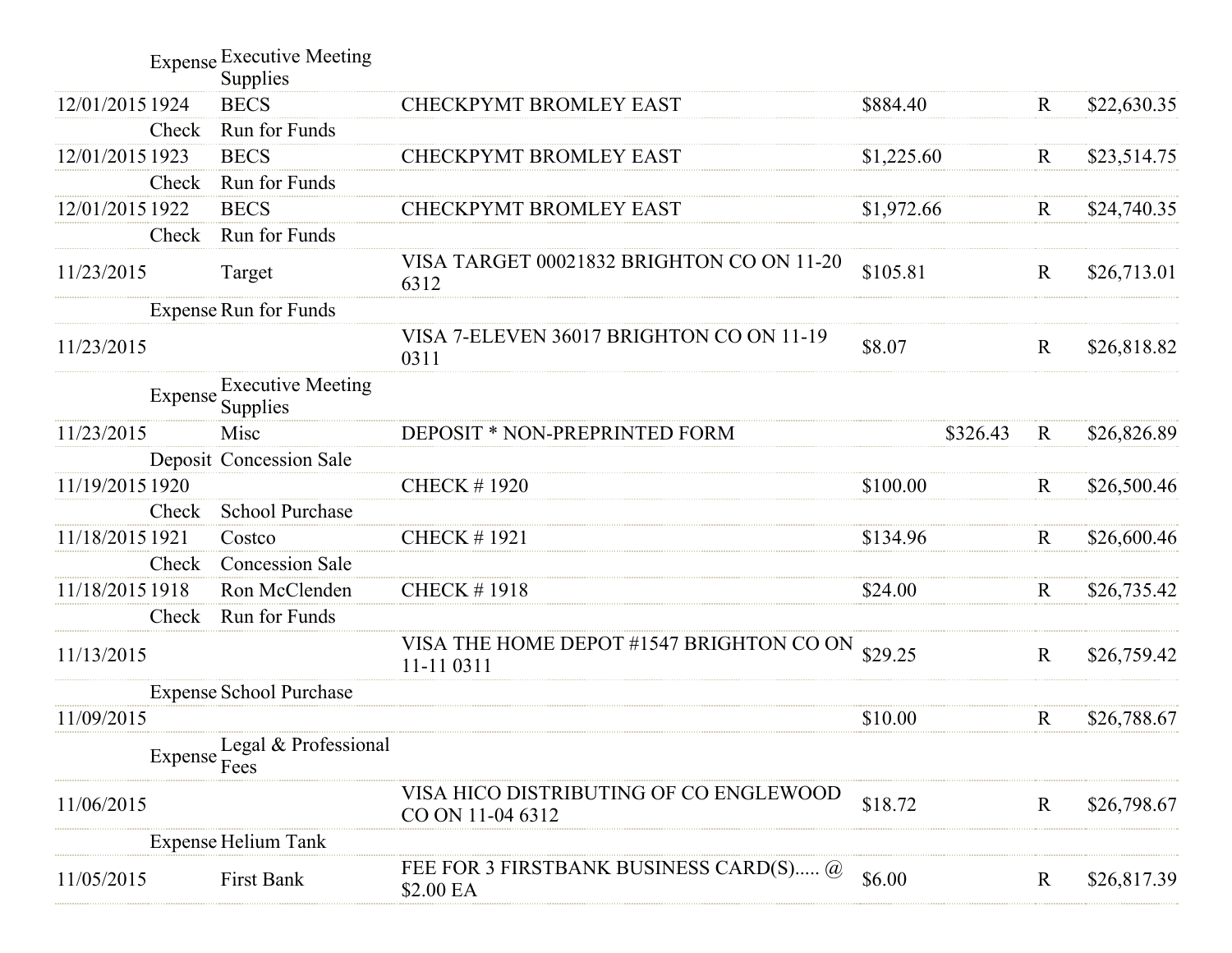|                 |                  | <b>Expense Bank Charges</b>                  |                                                              |            |               |              |             |
|-----------------|------------------|----------------------------------------------|--------------------------------------------------------------|------------|---------------|--------------|-------------|
| 11/04/2015      |                  | Domino's                                     |                                                              | \$43.69    |               | $\mathbf R$  | \$26,823.39 |
|                 |                  | <b>Executive Meeting</b><br>Expense Supplies |                                                              |            |               |              |             |
| 11/04/2015 1919 |                  |                                              |                                                              | \$4,934.01 |               | $\mathbf R$  | \$26,867.08 |
|                 |                  | <b>Expense Run for Funds</b>                 |                                                              |            |               |              |             |
| 11/04/2015      |                  |                                              |                                                              |            | $$1,219.48$ R |              | \$31,801.09 |
|                 | Deposit -Split-  |                                              |                                                              |            |               |              |             |
| 11/03/2015      |                  | King Sooper                                  |                                                              | \$6.46     |               | R            | \$30,581.61 |
|                 |                  | <b>Executive Meeting</b><br>Expense Supplies |                                                              |            |               |              |             |
| 11/03/2015      |                  | King Sooper                                  |                                                              | \$103.81   |               | $\mathbf R$  | \$30,588.07 |
|                 | Expense          | Volunteer<br>Appreciation                    |                                                              |            |               |              |             |
| 10/29/2015 1917 |                  | Target                                       | <b>Salazar Class Party</b>                                   | \$33.48    |               | $\mathbf R$  | \$30,691.88 |
|                 | Check            | Run for Funds                                |                                                              |            |               |              |             |
| 10/27/2015      |                  | Misc                                         |                                                              |            | \$238.75      | $\mathbf R$  | \$30,725.36 |
|                 |                  | Deposit Popcorn and Pickles                  |                                                              |            |               |              |             |
| 10/26/2015      |                  | Dollar Tree                                  | VISA DOLRTREE 3819 00038190 BRIGHTON CO<br>ON 10-23 0311     | \$6.00     |               | $\mathbf R$  | \$30,486.61 |
|                 |                  | <b>Expense Family Fun Night</b>              |                                                              |            |               |              |             |
| 10/26/2015      |                  | Dollar Tree                                  | VISA DOLRTREE 4424 00044248 WESTMINSTER<br>CO ON 10-23 0311  | \$7.00     |               | $\mathbf R$  | \$30,492.61 |
|                 |                  | <b>Expense Popcorn and Pickles</b>           |                                                              |            |               |              |             |
| 10/26/2015      |                  |                                              | VISA THE HOME DEPOT #1547 BRIGHTON CO ON<br>10-23 0311       | \$11.86    |               | $\mathbf R$  | \$30,499.61 |
|                 |                  | <b>Expense Family Fun Night</b>              |                                                              |            |               |              |             |
| 10/26/2015      |                  | Sam's Club                                   | Popcorn and pickles supplies                                 | \$68.55    |               | $\mathbf R$  | \$30,511.47 |
|                 | Expense - Split- |                                              |                                                              |            |               |              |             |
| 10/19/2015      |                  | King Sooper                                  | VISA KING SOOPERS #0136 BRIGHTON CO ON 10- \$9.95<br>16 2608 |            |               | $\mathbf{R}$ | \$30,580.02 |
|                 |                  | <b>Expense Popcorn and Pickles</b>           |                                                              |            |               |              |             |
| 10/16/2015 1916 |                  | Cash                                         | <b>CHECK #1916</b>                                           | \$55.00    |               | $\rm R$      | \$30,589.97 |
|                 | Check            | Popcorn and Pickles                          |                                                              |            |               |              |             |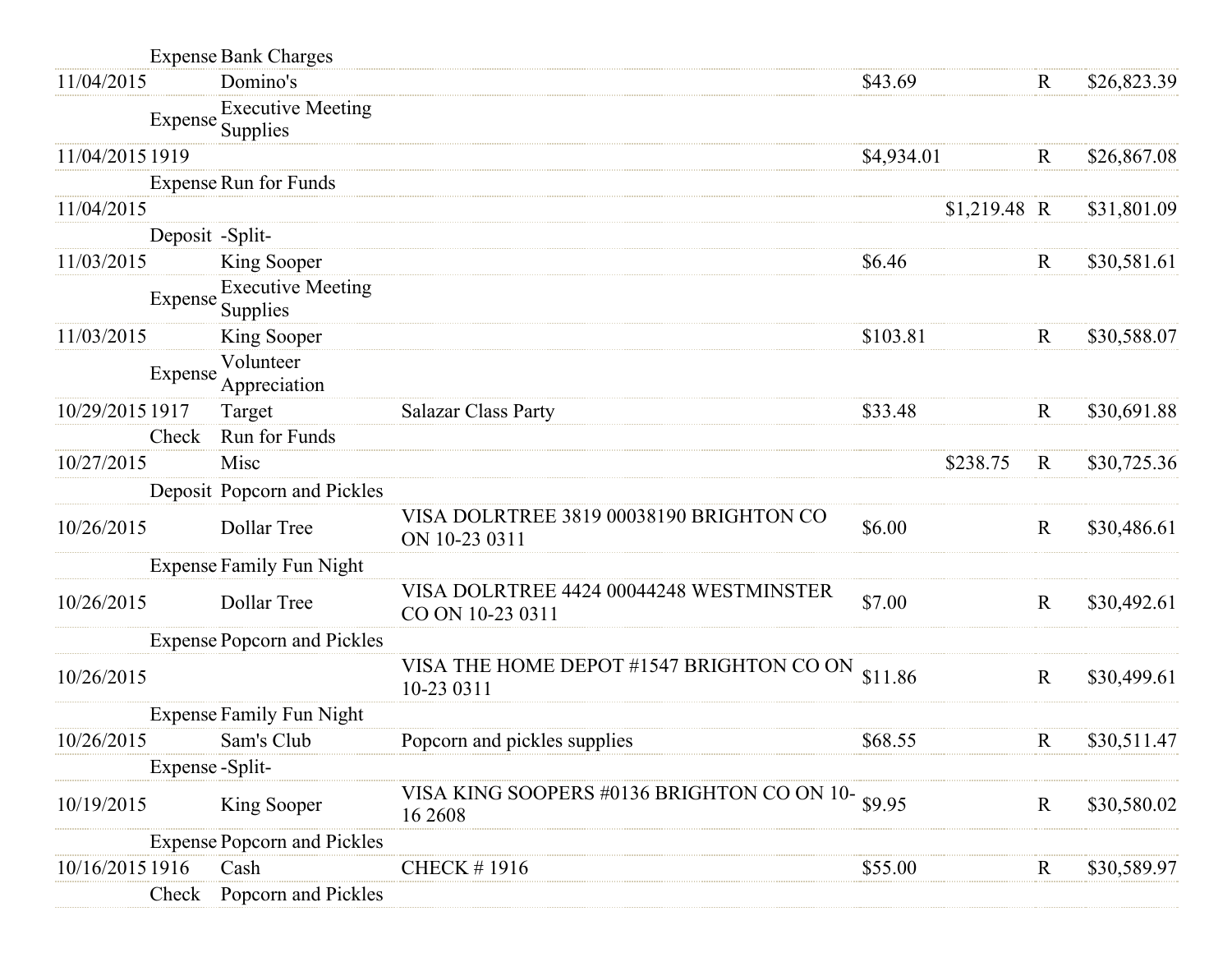| 10/13/2015      | King Sooper                                  | VISA KING SOOPERS #0136 BRIGHTON CO ON 10-<br>09 2608          | \$27.00  |               | $\mathbf R$ | \$30,644.97 |
|-----------------|----------------------------------------------|----------------------------------------------------------------|----------|---------------|-------------|-------------|
|                 | Volunteer<br>Expense<br>Appreciation         |                                                                |          |               |             |             |
| 10/13/2015 1915 | Costco                                       | <b>CHECK #1915</b>                                             | \$165.00 |               | $\mathbf R$ | \$30,671.97 |
|                 | Membership<br>Check                          |                                                                |          |               |             |             |
| 10/09/2015      | Domino's                                     | VISA DOMINO'S 6357 BRIGHTON CO ON 10-07<br>2608                | \$25.69  |               | $\mathbf R$ | \$30,836.97 |
|                 | <b>Executive Meeting</b><br>Expense Supplies |                                                                |          |               |             |             |
| 10/08/2015      | King Sooper                                  | VISA KING SOOPERS #0136 BRIGHTON CO ON 10- $$8.63$<br>07 6793  |          |               | $\mathbf R$ | \$30,862.66 |
|                 | Expense Executive Meeting<br>Supplies        |                                                                |          |               |             |             |
| 10/08/2015      |                                              | DEPOSIT CORRECTION                                             | \$20.00  |               | $\mathbf R$ | \$30,871.29 |
|                 | <b>Expense Run for Funds</b>                 |                                                                |          |               |             |             |
| 10/08/2015      | Run for Funds                                | <b>DEPOSIT</b>                                                 |          | $$2,032.75$ R |             | \$30,891.29 |
|                 | Deposit Run for Funds                        |                                                                |          |               |             |             |
| 10/08/2015      | Run for Funds                                | <b>DEPOSIT</b>                                                 |          | \$17,621.71R  |             | \$28,858.54 |
|                 | Deposit Run for Funds                        |                                                                |          |               |             |             |
| 10/08/2015      | Run for Funds                                | DEPOSIT * NON-PREPRINTED FORM                                  |          | \$3,051.03 R  |             | \$11,236.83 |
|                 | Deposit Run for Funds                        |                                                                |          |               |             |             |
| 10/07/2015      | First Bank                                   | FEE FOR 3 FIRSTBANK BUSINESS CARD(S) @<br>\$2.00 EA            | \$6.00   |               | $\mathbf R$ | \$8,185.80  |
|                 | <b>Expense Bank Charges</b>                  |                                                                |          |               |             |             |
| 10/06/2015      | Costco                                       | VISA COSTCO WHSE #0629 THORNTON CO ON<br>10-06 1945            | \$37.98  |               | $\mathbf R$ | \$8,191.80  |
|                 | <b>Expense Teacher Cakes</b>                 |                                                                |          |               |             |             |
| 10/06/2015      | Misc                                         | <b>DEPOSIT</b>                                                 |          | \$1,920.18 R  |             | \$8,229.78  |
|                 | Deposit Miscellaneous                        |                                                                |          |               |             |             |
| 10/02/2015      | King Sooper                                  | VISA KING SOOPERS #0136 BRIGHTON CO ON 10- $$25.00$<br>01 2608 |          |               | $\mathbf R$ | \$6,309.60  |
|                 | Volunteer<br><b>Expense Appreciation</b>     |                                                                |          |               |             |             |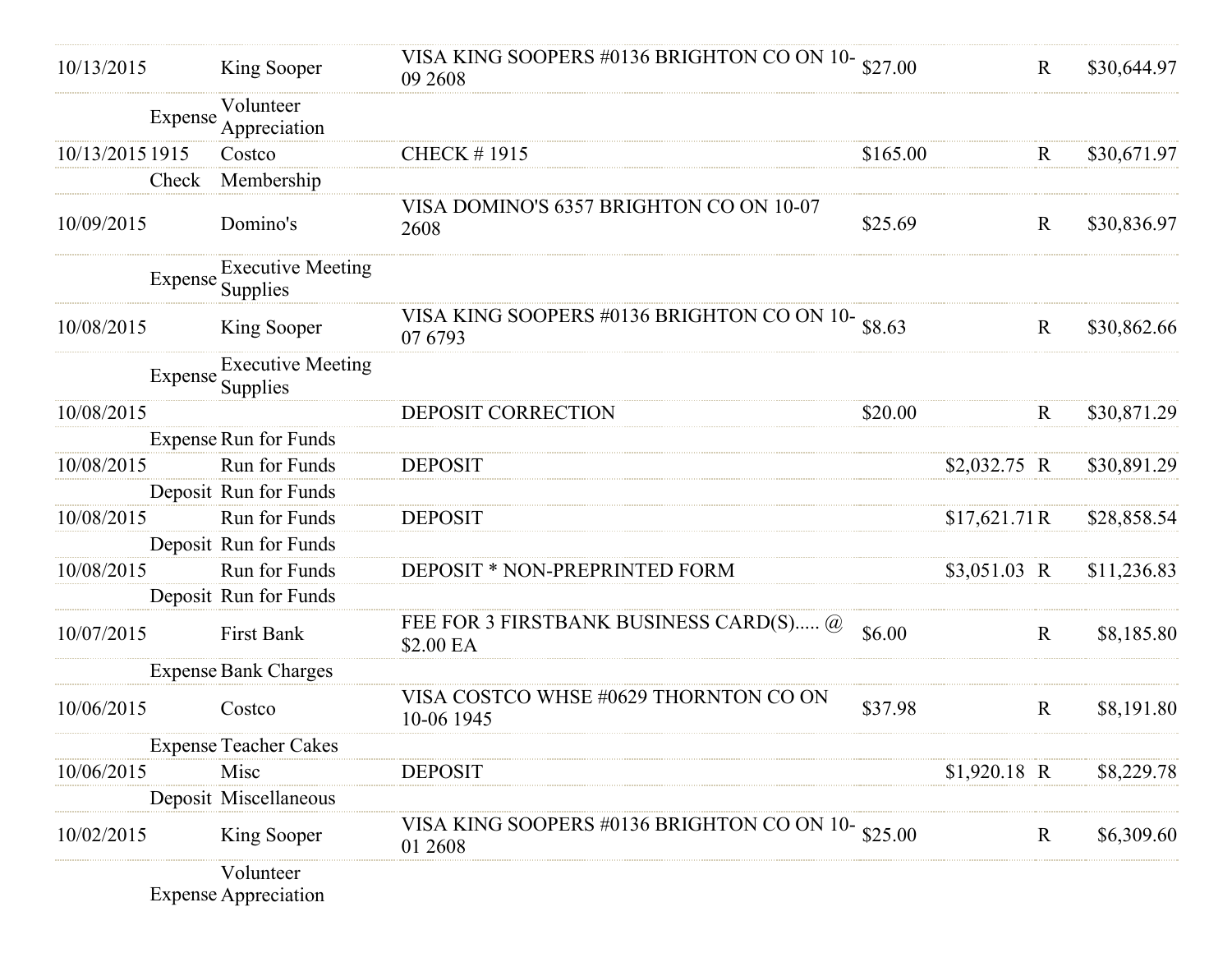| 10/02/2015      |                                              | VISA 7-ELEVEN 36017 BRIGHTON CO ON 09-30<br>2608               | \$5.38   | $\mathbf R$  | \$6,334.60 |
|-----------------|----------------------------------------------|----------------------------------------------------------------|----------|--------------|------------|
|                 | <b>Expense Teacher Meals</b>                 |                                                                |          |              |            |
| 09/30/2015      |                                              | VISA CHICK-FIL-A #01911 BRIGHTON CO ON 09-<br>28 2608          | \$25.96  | $\mathbf{R}$ | \$6,339.98 |
|                 | <b>Expense Run for Funds</b>                 |                                                                |          |              |            |
| 09/29/2015      | King Sooper                                  | VISA KING SOOPERS #0136 BRIGHTON CO ON 09-859.65<br>28 6793    |          | $\mathbf R$  | \$6,365.94 |
|                 | <b>Expense Teacher Meals</b>                 |                                                                |          |              |            |
| 09/28/2015      | King Sooper                                  | VISA KING SOOPERS #0136 BRIGHTON CO ON 09- \$9.07<br>27 6793   |          | $\mathbf R$  | \$6,425.59 |
|                 | <b>Executive Meeting</b><br>Expense Supplies |                                                                |          |              |            |
| 09/08/2015      |                                              | FEE FOR 2 FIRSTBANK BUSINESS CARD(S) @<br>\$2.00 EA            | \$4.00   | $\mathbf R$  | \$6,434.66 |
|                 | <b>Expense Bank Charges</b>                  |                                                                |          |              |            |
| 09/04/2015      |                                              | VISA DOMINO'S 6357 BRIGHTON CO ON 09-02<br>2608                | \$37.69  | $\mathbf R$  | \$6,438.66 |
|                 | <b>Executive Meeting</b><br>Expense Supplies |                                                                |          |              |            |
| 09/03/2015      | King Sooper                                  | VISA KING SOOPERS #0136 BRIGHTON CO ON 09- $$11.68$<br>02 2608 |          | $\mathbf R$  | \$6,476.35 |
|                 | <b>Executive Meeting</b><br>Expense Supplies |                                                                |          |              |            |
| 09/02/2015      | Costco                                       | September Birthday                                             | \$37.98  | $\mathbf R$  | \$6,488.03 |
|                 | <b>Expense Teacher Cakes</b>                 |                                                                |          |              |            |
| 08/31/2015      | Movie Licensing.com                          |                                                                | \$442.00 | $\mathbf R$  | \$6,526.01 |
|                 | <b>Expense School Purchase</b>               |                                                                |          |              |            |
| 08/27/2015 1914 | <b>Cassidy Poteet</b>                        |                                                                | \$500.00 | $\mathbf R$  | \$6,968.01 |
|                 | <b>Expense Scholarship</b>                   |                                                                |          |              |            |
| 08/27/2015 1913 | <b>Austin Uhing</b>                          |                                                                | \$500.00 | $\mathbf R$  | \$7,468.01 |
|                 | <b>Expense Scholarship</b>                   |                                                                |          |              |            |
| 08/27/2015 1912 | <b>Haley Pacheco</b>                         |                                                                | \$500.00 | $\mathbf R$  | \$7,968.01 |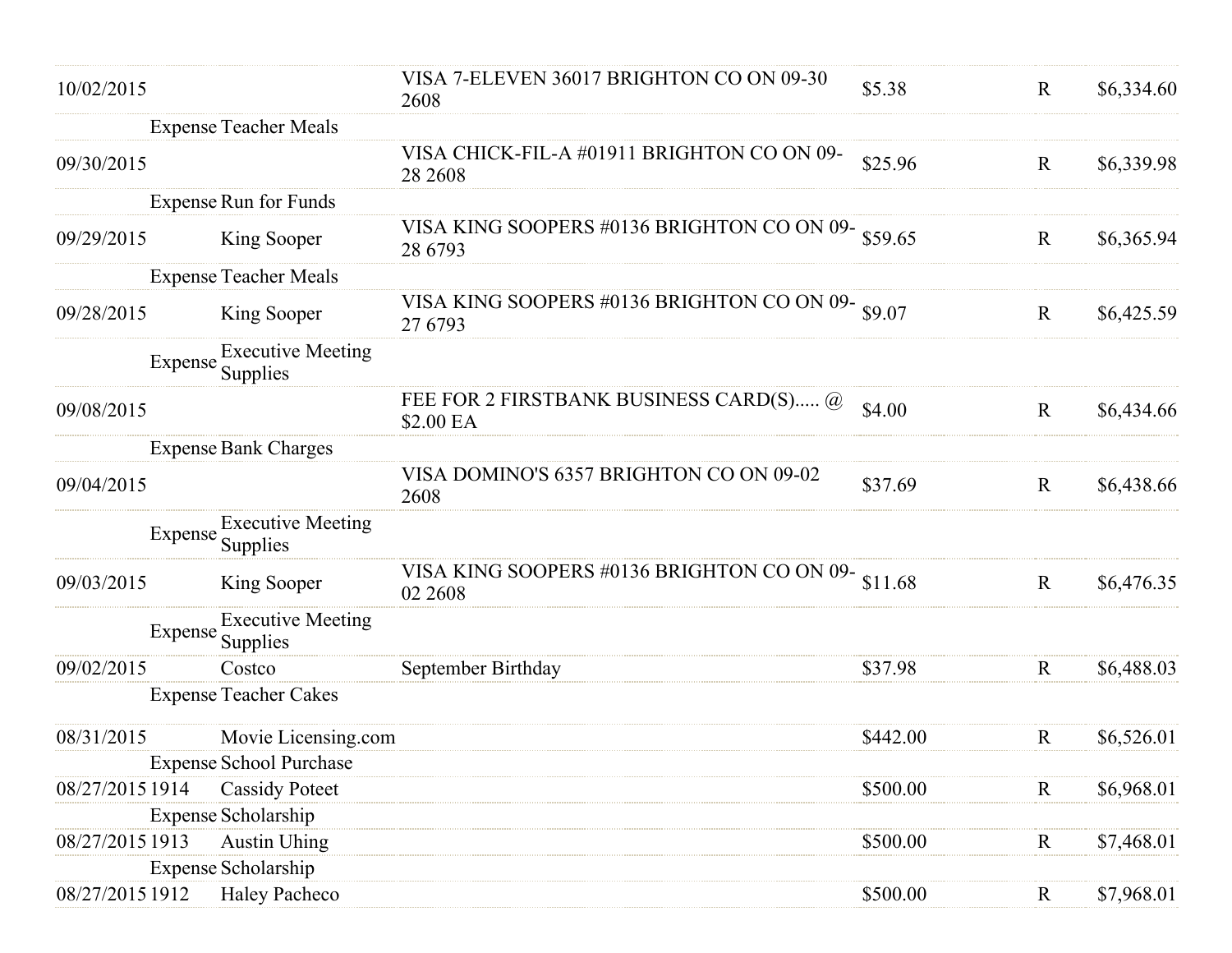|                 | <b>Expense Scholarship</b>     |                      |            |             |             |
|-----------------|--------------------------------|----------------------|------------|-------------|-------------|
| 08/27/2015 1911 | Emily Whittington              |                      | \$500.00   | $\mathbf R$ | \$8,468.01  |
|                 | Expense Scholarship            |                      |            |             |             |
| 08/24/2015      | King Sooper                    | <b>Teacher Snack</b> | \$59.86    | $\mathbf R$ | \$8,968.01  |
|                 | <b>Expense School Purchase</b> |                      |            |             |             |
| 08/22/2015      | Costco                         |                      | \$17.38    | $\mathbf R$ | \$9,027.87  |
|                 | <b>Expense Paper Products</b>  |                      |            |             |             |
| 08/19/2015      | Apple.com                      |                      | \$1,796.00 | $\mathbf R$ | \$9,045.25  |
|                 | <b>Expense School Purchase</b> |                      |            |             |             |
| 08/19/2015      |                                |                      | \$19.45    | $\mathbf R$ | \$10,841.25 |
|                 | Deposit Spirit Wear Purchases  |                      |            |             |             |
| 08/18/2015      |                                |                      | \$135.40   | $\mathbf R$ | \$10,821.80 |
|                 | Deposit Spirit Wear Purchases  |                      |            |             |             |
| 08/14/2015      | Party City                     |                      | \$2.20     | $\mathbf R$ | \$10,686.40 |
|                 | Expense Welcome Wagon          |                      |            |             |             |
| 08/07/2015      | Party City                     |                      | \$81.32    | $\mathbf R$ | \$10,688.60 |
|                 | Expense Welcome Wagon          |                      |            |             |             |
| 08/07/2015      | Target                         |                      | \$8.24     | $\mathbf R$ | \$10,769.92 |
| 08/06/2015      | <b>Expense Welcome Wagon</b>   |                      |            |             |             |
|                 | <b>Expense Website</b>         |                      | \$149.00   | $\mathbf R$ | \$10,778.16 |
| 08/06/2015      |                                |                      | \$2.00     | $\mathbf R$ | \$10,927.16 |
|                 | <b>Expense Bank Charges</b>    |                      |            |             |             |
| 08/06/2015      | Costco                         |                      | \$444.18   | $\mathbf R$ | \$10,929.16 |
|                 | <b>Expense Paper Products</b>  |                      |            |             |             |
| 07/13/2015      |                                |                      | \$74.85    | $\mathbf R$ | \$11,373.34 |
|                 | <b>Executive Meeting</b>       |                      |            |             |             |
|                 | Expense Supplies               |                      |            |             |             |
| 07/09/2015      |                                |                      | \$16.36    | $\mathbf R$ | \$11,448.19 |
|                 | <b>Executive Meeting</b>       |                      |            |             |             |
|                 | Expense Supplies               |                      |            |             |             |
| 07/07/2015      |                                |                      | \$2.00     | $\mathbf R$ | \$11,464.55 |
|                 | <b>Expense Bank Charges</b>    |                      |            |             |             |